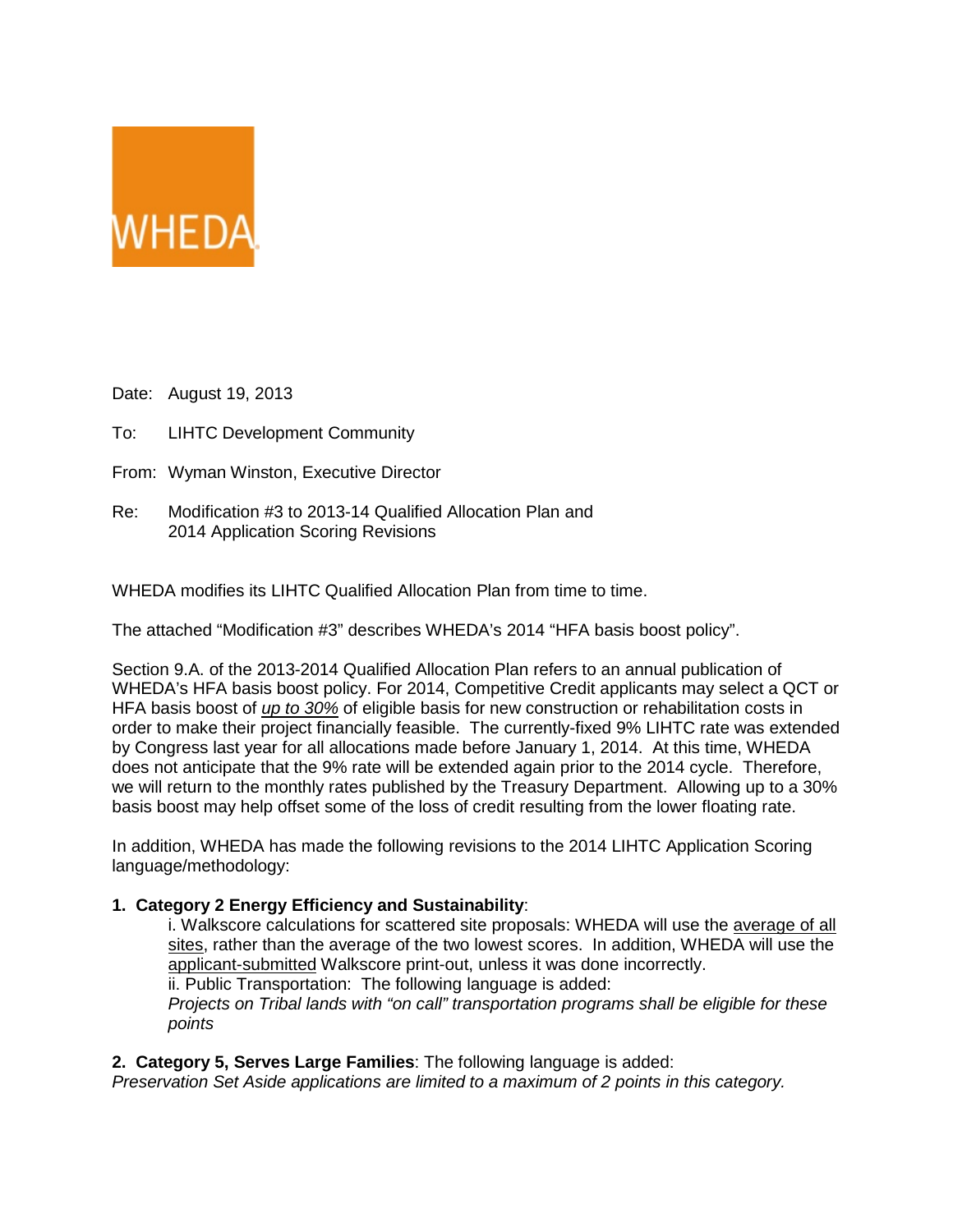**3. Category 7, Supportive Housing**: Maximum points increased from 25 to 35. The following language is added:

## *10 Point Bonus*

*\_\_\_ Check here if the supportive services are designed to address the needs of Veterans. Requirements:*

*1. The applicant must document in their Service Plan a plan to deliver Veteran-specific services and resources, and provide a Veteran-specific outreach plan. 2. The applicant must include evidence that the Service Provider listed has a minimum of two year's experience providing Veteran-specific services.*

#### **4. Category 9, Rehab/Neighborhood Stabilization**: Points increased from 30 to 40

The above scoring changes will be reflected in WHEDA's 2014 LIHTC Online Application available approximately December 1, 2013. A complete 2014 Scoring Exhibit will also be available for review on WHEDA.com.

Questions may be directed to your WHEDA Senior Underwriter, or Bill Boerigter - Manager, Multifamily Portfolio and Credit.

Thank you for supporting Wisconsin affordable housing.

Wyman Winston Executive Director